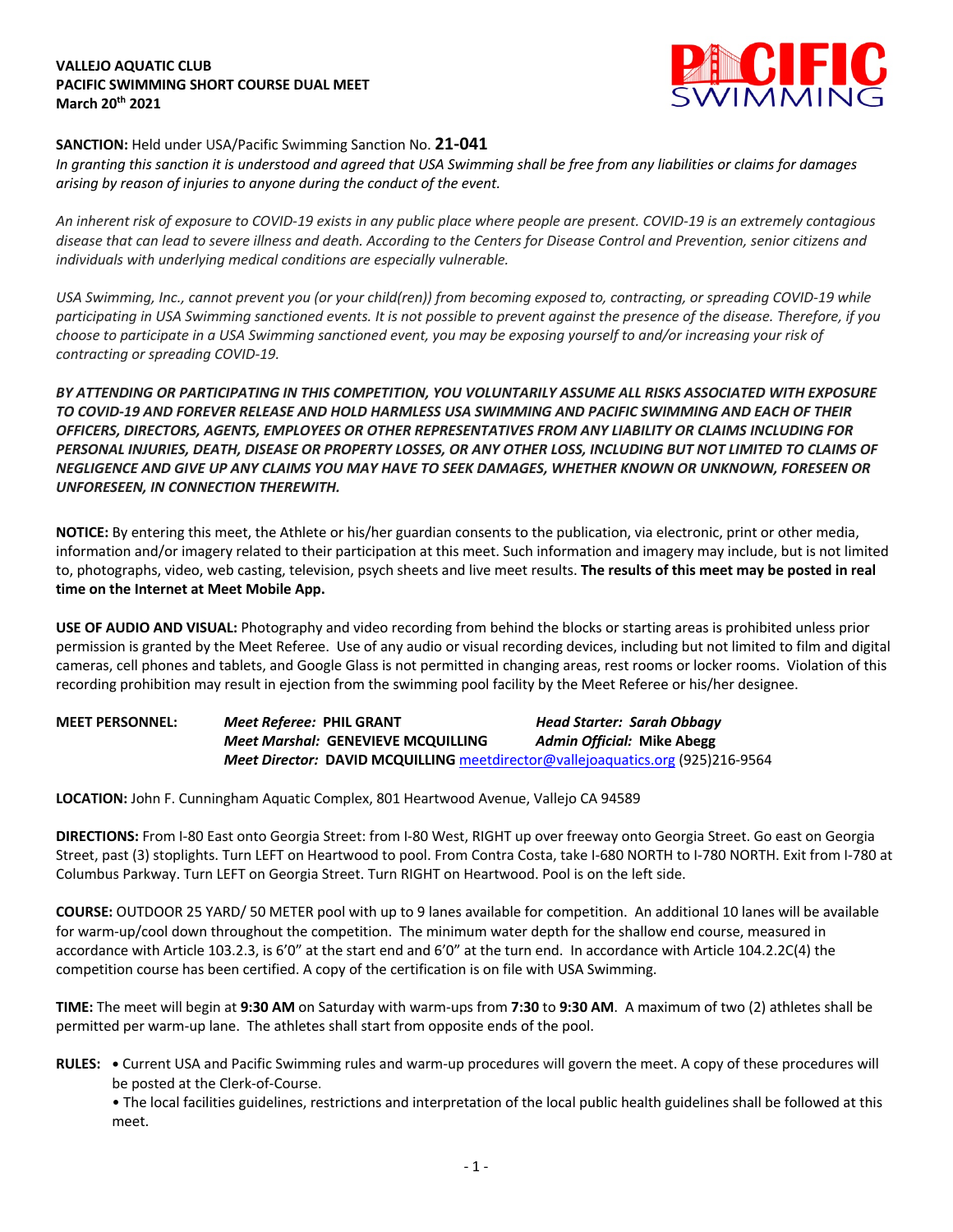• All applicable adults participating in or associated with this meet, acknowledge that they are subject to the provisions of the USA Swimming Minor Athlete Abuse Prevention Policy ("MAAPP"), and that they understand that compliance with the MAAPP policy is a condition of participation in the conduct of this competition.

- All events are timed finals.
- All events will swim fast to slow.
- Athletes may compete in 4 events.
- All Athletes ages 12 and under should complete competition within four (4) hours.

• Entries will be accepted until the number of splashes exceeds the estimated timeline, per the "Four-Hour Rule," based on the Athletes age and gender, or when the number of entered athletes reaches maximum facility capacity per facility/local health restrictions.

**•** If local conditions warrant it the Meet Referee, with the concurrence of the Meet Director, may require a mandatory scratch down. Immediate cash refunds will be made for any mandatory scratches.

- **•** At the discretion of the Meet Referee, events and heats may be combined.
- **All Coaches and Officials must wear their USA Swimming membership cards in a visible manner.**

**• All applicable Solano County, City of Vallejo and State of California Public Health requirements for protection against COVID-19 will apply. All persons in the facility must be masked (with the exception of athletes during warm up, warm down, and actual competition). The Meet Director and Meet Referee may remove any individual who does not comply.**

**ATTENTION HIGH SCHOOL ATHLETES:** If you are a high school athlete in season, you need to be Unattached from this meet. It is the athlete's responsibility to be Unattached from this meet. You can un-attach at the meet if necessary. This does not apply to athletes swimming under the rules of the Nevada Interscholastic Activities Association (NIAA).

**UNACCOMPANIED ATHLETES:** Any USA Swimming Athlete-Member competing at the meet must be accompanied by a USA Swimming Member-Coach for the purposes of Athlete supervision during warm-up, competition and warm-down. If a Coach-Member of the Athlete's USA Swimming Club does not attend the meet to serve in said supervisory capacity, it is the responsibility of the Athlete or the Athlete's legal guardian to arrange for supervision by a USA Swimming Member-Coach. The Meet Director or Meet Referee may assist the Athlete in making arrangements for such supervision; however, it is recommended that such arrangements be made in advance of the meet by the Athlete's USA Swimming Club Member-Coach.

**RACING STARTS:** Athletes must be certified by a USA Swimming member-coach as being proficient in performing a racing start or must start the race in the water. It is the responsibility of the Athlete or the Athlete's legal guardian to ensure compliance with this requirement.

**RESTRICTIONS:** • Smoking and the use of other tobacco products is prohibited on the pool deck, in the locker rooms, in spectator

- seating, on standing areas and in all areas used by Athletes, during the meet and during warm-up periods.
- Sale and use of alcoholic beverages is prohibited in all areas of the meet venue.
- No glass containers are allowed in the meet venue.
- No propane heater is permitted except for snack bar/meet operations.
- All shelters must be properly secured.
- Deck Changes are prohibited.

• Destructive devices, to include but not limited to, explosive devices and equipment, firearms (open or concealed), blades, knives, mace, stun guns and blunt objects are strictly prohibited in the swimming facility and its surrounding areas. If observed, the Meet Referee or his/her designee may ask that these devices be stored safely away from the public or removed from the facility. Noncompliance may result in the reporting to law enforcement authorities and ejection from the facility. Law enforcement officers (LEO) are exempt per applicable laws.

• Operation of a drone, or any other flying apparatus, is prohibited over the venue (pools, Athlete/Coach areas, Spectator areas and open ceiling locker rooms) any time Athletes, Coaches, Officials and/or Spectators are present.

# • **There are no spectators, including parents, allowed in the swim venue. Spectators and parents may view the event outside of the north fencing. Spectators and parents must wear masks and practice social distancing.**

**• Locker rooms are available for restroom use only. No changing in the locker rooms will be permitted.**

**ELIGIBILITY:** • Athletes must be current members of USA Swimming and enter their name and registration number on the meet entry card as they are shown on their Registration Card. If this is not done, it may be difficult to match the Athlete with the registration and times database. The meet host will check all Athlete registrations against the SWIMS database and if not found to be registered, the Meet Director shall accept the registration at the meet (a \$10 surcharge will be added to the regular registration fee). Duplicate registrations will be refunded by mail.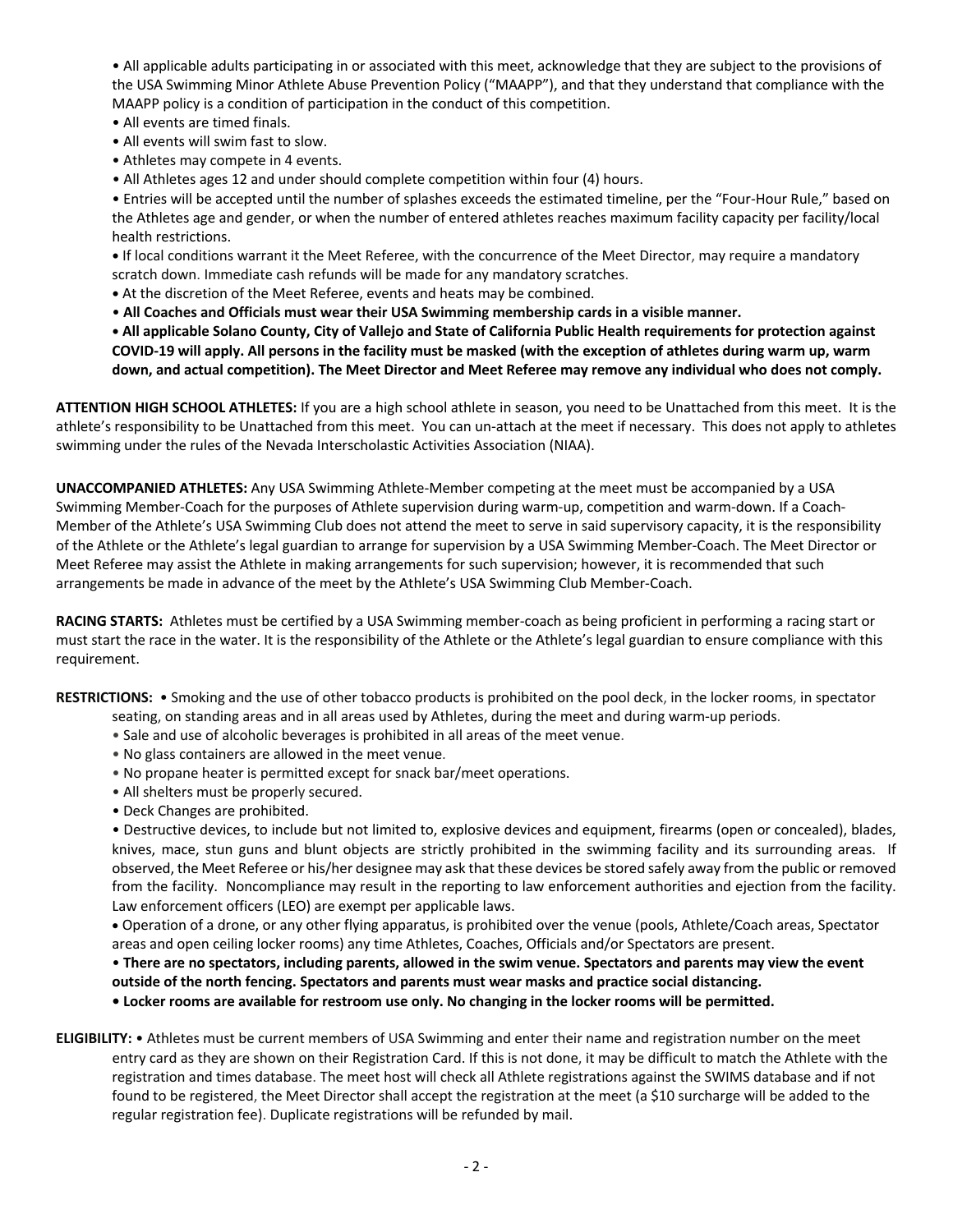• Meet is open only to qualified athletes registered with **VALLEJO AQUATIC CLUB** and **WESTSIDE AQUADUCKS.** Athletes who are unattached but participating with **VALLEJO AQUATIC CLUB** and **WESTSIDE AQUADUCKS** are eligible to compete.

• Entries with **"NO TIME" will be ACCEPTED**.

• Disabled Athletes are welcome to attend this meet and should contact the Meet Director or Meet Referee regarding any special accommodations on entry times and seeding per Pacific Swimming policy.

• Athletes 19 years of age and over may compete in the meet for time only, no awards. Such Athletes must have met standards for the 17-18 age group.

• The Athlete's age will be the age of the Athlete on the first day of the meet.

**ENTRY FEES:** \$30 participation flat fee per Athlete. Entries will be rejected if payment is not sent at time of request, via Team Unify. No refunds will be made, except mandatory scratch downs.

**TEAM ENTRIES:** A sd3 entry file must be submitted by Saturday, March 13th 2021, to **meetdirector@vallejoaquatics.org**. Request a confirmation of receipt to ensure delivery of the email and file. Send meet entry file to the meet director.

**CHECK-IN:** The meet shall be pre-seeded. Athletes shall report to the bull-pen area at their scheduled time for each event.

**SCRATCHES:** Any Athletes not reporting for or competing in an individual timed final event that they have entered shall not be penalized.

#### **AWARDS:** None.

## **ADMISSION:** Free.

**MISCELLANEOUS:** No overnight parking is allowed. Facilities will not be provided after meet hours.

| SATURDAY MARCH 20 <sup>th</sup> 2021 |                      |                      |                      |
|--------------------------------------|----------------------|----------------------|----------------------|
| 8 & UN                               | $9 - 10$             | 11-12                | 13 & Over            |
| 25 BK                                | 200 FR               | 500 FR               | 500 FR               |
| 50 BR                                | 100 BK               | 200 FR               | 200 FR               |
| 50 FR                                | 100 BR               | 200 BK               | 200 BK               |
| 25 FL                                | 50 BR                | 100 BK               | 100 BK               |
| 100 IM                               | 50 FR                | 100 BR               | 100 BR               |
| 25 Backwards<br>Free                 | 100 FL               | 50 BR                | 50 BR                |
|                                      | 50 FL                | 50 FR                | 50 FR                |
|                                      | 200 IM               | 100 FL               | 100 FL               |
|                                      | 100 IM               | 50 FL                | 50 FL                |
|                                      | 25 Backwards<br>Free | 200 IM               | 200 IM               |
|                                      |                      | 100 IM               | 100 IM               |
|                                      |                      | 25 Backwards<br>Free | 25 Backwards<br>Free |

### **EVENT SUMMARY**